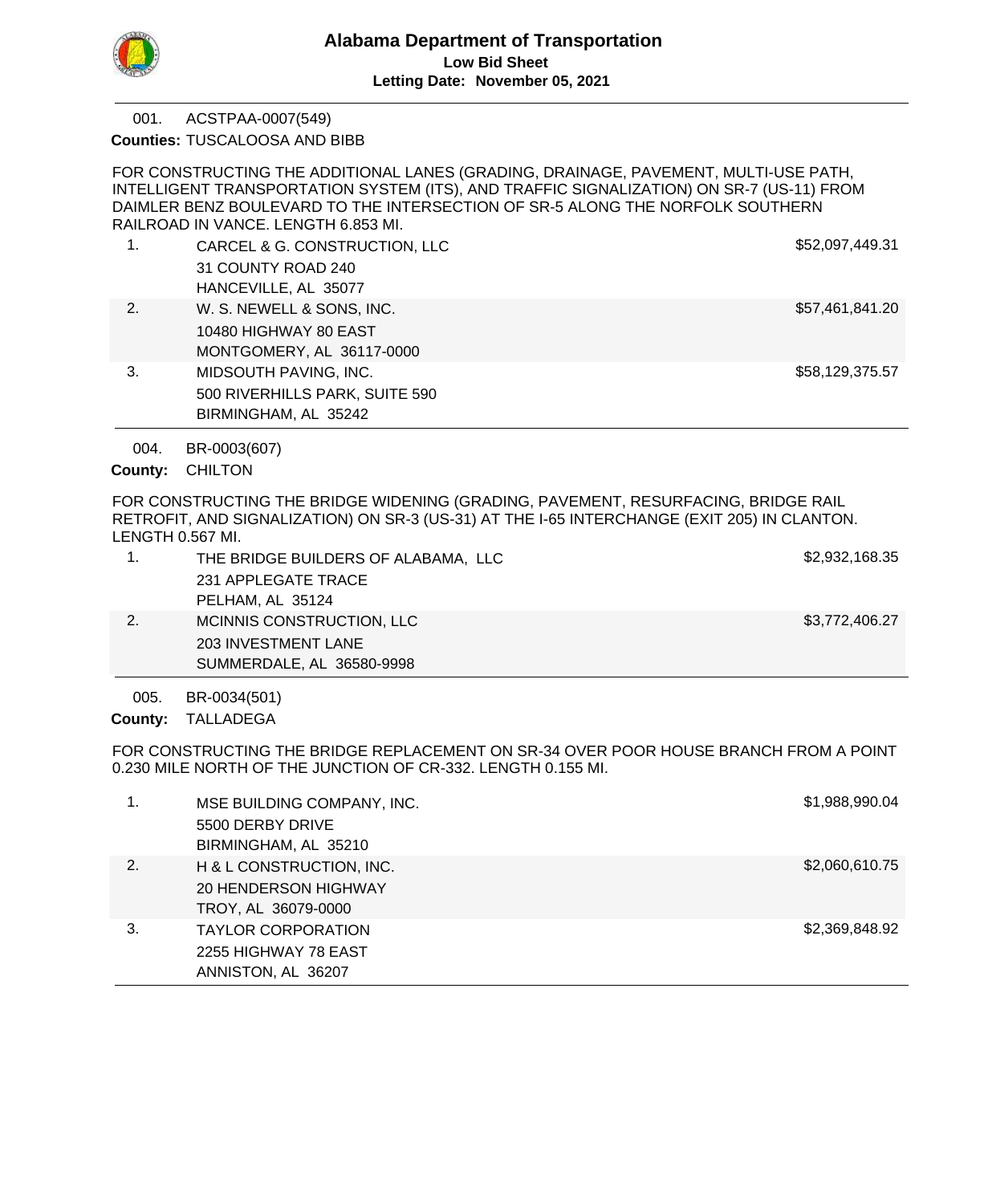HRRR-3021(250) 006.

### County: FRANKLIN

FOR CONSTRUCTING THE SAFETY IMPROVEMENTS (GUARDRAIL AND TRAFFIC CONTROL DEVICE INSTALLATIONS) ON CR-12 (COLLEGE ROAD) AT VARIOUS SITES FROM THE JUNCTION OF SR-17 (US-43) TO THE JUNCTION OF DAN STREET IN PHIL CAMPBELL. LENGTH 0.343 MI.

| 1. | ALABAMA GUARDRAIL, INC.          | \$158,040.00 |
|----|----------------------------------|--------------|
|    | 60701 U.S. HWY, 231              |              |
|    | ONEONTA, AL 35121                |              |
| 2. | C & H CONSTRUCTION SERVICES, LLC | \$176,419.52 |
|    | 9408 BELLINGRATH ROAD            |              |
|    | THEODORE, AL 36582               |              |

HSIP-0012(568) 007.

# County: HOUSTON

FOR CONSTRUCTING THE SAFETY IMPROVEMENTS (INTERSECTION IMPROVEMENTS, ACCESS MANAGEMENT, TURN LANE IMPROVEMENTS, ACCELERATION LANE ADDITION, AND MEDIAN CROSSOVER PROTECTION) ON SR-12 (US-84) FROM A POINT 150 FEET WEST OF THE JUNCTION OF HEALTH SCIENCES BOULEVARD TO A POINT 1470 FEET EAST OF THE JUNCTION OF EDDINS ROAD. LENGTH 1.396 MI.

- 1. MIDSOUTH PAVING, INC. \$1,632,882.94 500 RIVERHILLS PARK, SUITE 590 BIRMINGHAM, AL 35242 2. WIREGRASS CONSTRUCTION COMPANY, INC. \$1,897,872.22
- 1830 HARTFORD HIGHWAY DOTHAN, AL 36301

IM-I020(361) 009.

County: CLEBURNE

FOR CONSTRUCTING THE MICRO-MILLING, RESURFACING, AND TRAFFIC STRIPE ON I-20 FROM THE SR-46 INTERCHANGE (EXIT 205) TO THE CR-49 INTERCHANGE (EXIT 210). LENGTH 5.858 MI.

1. MIDSOUTH PAVING, INC. **\$3,686,621.84** 500 RIVERHILLS PARK, SUITE 590 BIRMINGHAM, AL 35242

NH-0012(575) 013.

County: CHOCTAW

FOR CONSTRUCTING THE PLAINING, RESURFACING, AND TRAFFIC STRIPE ON SR-12 (US-84) FROM THE INTERSECTION OF SR-17 TO 1.600 MILES EAST OF THE JUNCTION OF CR-6 (BLADON SPRINGS ROAD) EAST OF BOLINGER. LENGTH 7.575 MI.

|    | MOBILE ASPHALT COMPANY, LLC | \$1,770,210.62 |
|----|-----------------------------|----------------|
|    | 3151 HAMILTON BOULEVARD     |                |
|    | THEODORE, AL 36582          |                |
| 2. | H. O. WEAVER & SONS, INC.   | \$1,790,725.45 |
|    | 7450 HOWELLS FERRY ROAD     |                |
|    | MOBILE, AL 36618            |                |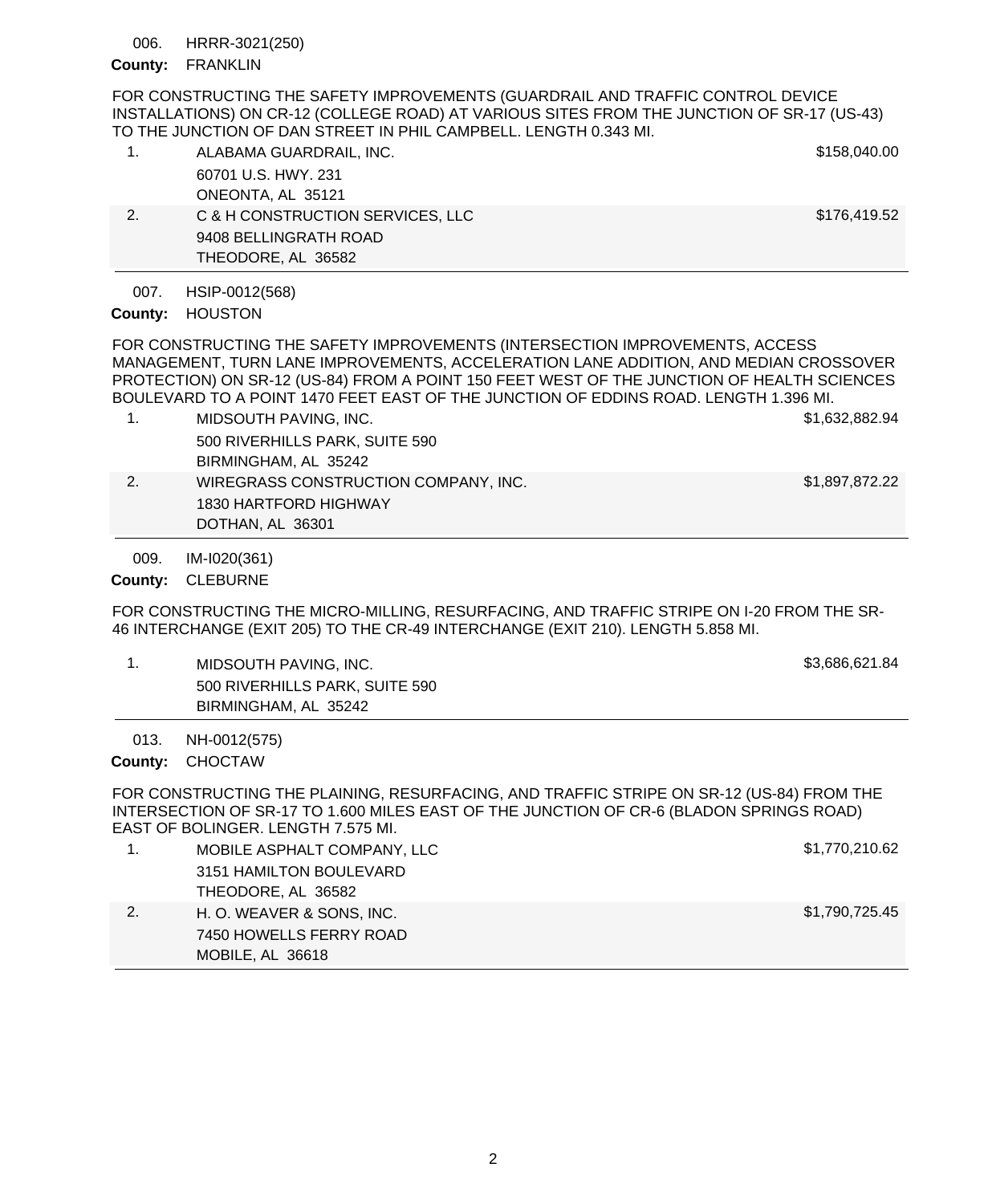NH-0042(509) 014.

# County: MOBILE

FOR CONSTRUCTING THE BASE AND PAVE ON SR-42 (US-98) (EASTBOUND LANES) FROM THE MISSISSIPPI STATE LINE TO 0.500 MILE EAST OF THE INTERSECTION OF GLENWOOD ROAD TO INCLUDE THE WESTBOUND LANES TO STATION 187+29.290 WEST OF SEMMES. LENGTH 8.654 MI.

| 1. | MOBILE ASPHALT COMPANY, LLC               | \$25,799,465.04 |
|----|-------------------------------------------|-----------------|
|    | 3151 HAMILTON BOULEVARD                   |                 |
|    | THEODORE, AL 36582                        |                 |
| 2. | JOHN G. WALTON CONSTRUCTION COMPANY, INC. | \$28,074,701.17 |
|    | 1806 WOLF RIDGE ROAD                      |                 |
|    | MOBILE, AL 36618                          |                 |
| 3. | H. O. WEAVER & SONS, INC.                 | \$28,943,573.40 |
|    | 7450 HOWELLS FERRY ROAD                   |                 |
|    | MOBILE, AL 36618                          |                 |

NH-0042(517) 015.

# County: MOBILE

FOR CONSTRUCTING THE BRIDGE REPLACEMENT (GRADING, DRAINAGE, PAVEMENT, AND RETAINING WALLS) ON GLENWOOD ROAD OVER SR-42 (US-98) WEST OF SEMMES. LENGTH 0.529 MI.

|    | H. O. WEAVER & SONS, INC.                 | \$8,961,509.97 |
|----|-------------------------------------------|----------------|
|    | 7450 HOWELLS FERRY ROAD                   |                |
|    | MOBILE, AL 36618                          |                |
| 2. | JOHN G. WALTON CONSTRUCTION COMPANY, INC. | \$9,555,197.47 |
|    | 1806 WOLF RIDGE ROAD                      |                |
|    | MOBILE, AL 36618                          |                |

NH-0077(526) 016.

County: TALLADEGA

FOR CONSTRUCTING THE MICRO-MILLING, GUARDRAIL INSTALLATION, RESURFACING, AND TRAFFIC STRIPE ON SR-77 FROM THE JUNCTION OF CR-414 TO THE I-20 OVERPASS (MP 75.941) IN LINCOLN. LENGTH 1.649 MI.

|    | VULCAN MATERIALS ASPHALT AND CONSTRUCTION, LLC<br>401 GREEN VALLEY ROAD<br>GLENCOE, AL 35905 | \$1,132,702.25 |
|----|----------------------------------------------------------------------------------------------|----------------|
| 2. | MIDSOUTH PAVING, INC.<br>500 RIVERHILLS PARK, SUITE 590<br>BIRMINGHAM, AL 35242              | \$1,150,557.37 |

RASTPNU-4017(251) 020.

County: LAWRENCE

FOR CONSTRUCTING THE ROADWAY IMPROVEMENTS (REALIGNMENT) ON CR-434 FROM THE JUNCTION OF CR-429 SOUTHEAST OF HILLSBORO TO APPROXIMATELY 900 FEET NORTH OF THE PROPOSED AT-GRADE. LENGTH 0.507 MI.

|    | WIREGRASS CONSTRUCTION COMPANY, INC. | \$731,329.89 |
|----|--------------------------------------|--------------|
|    | 1830 HARTFORD HIGHWAY                |              |
|    | DOTHAN, AL 36301                     |              |
| 2. | CORNERSTONE CIVIL CONTRACTORS, LLC   | \$784,842.10 |
|    | 5722 21ST ST                         |              |
|    | TUSCALOOSA, AL 35401                 |              |
| 3. | EADY CONTRACTING, INC.               | \$800,112.20 |
|    | 11611 HIGHWAY 43                     |              |
|    | RUSSELLVILLE, AL 35653               |              |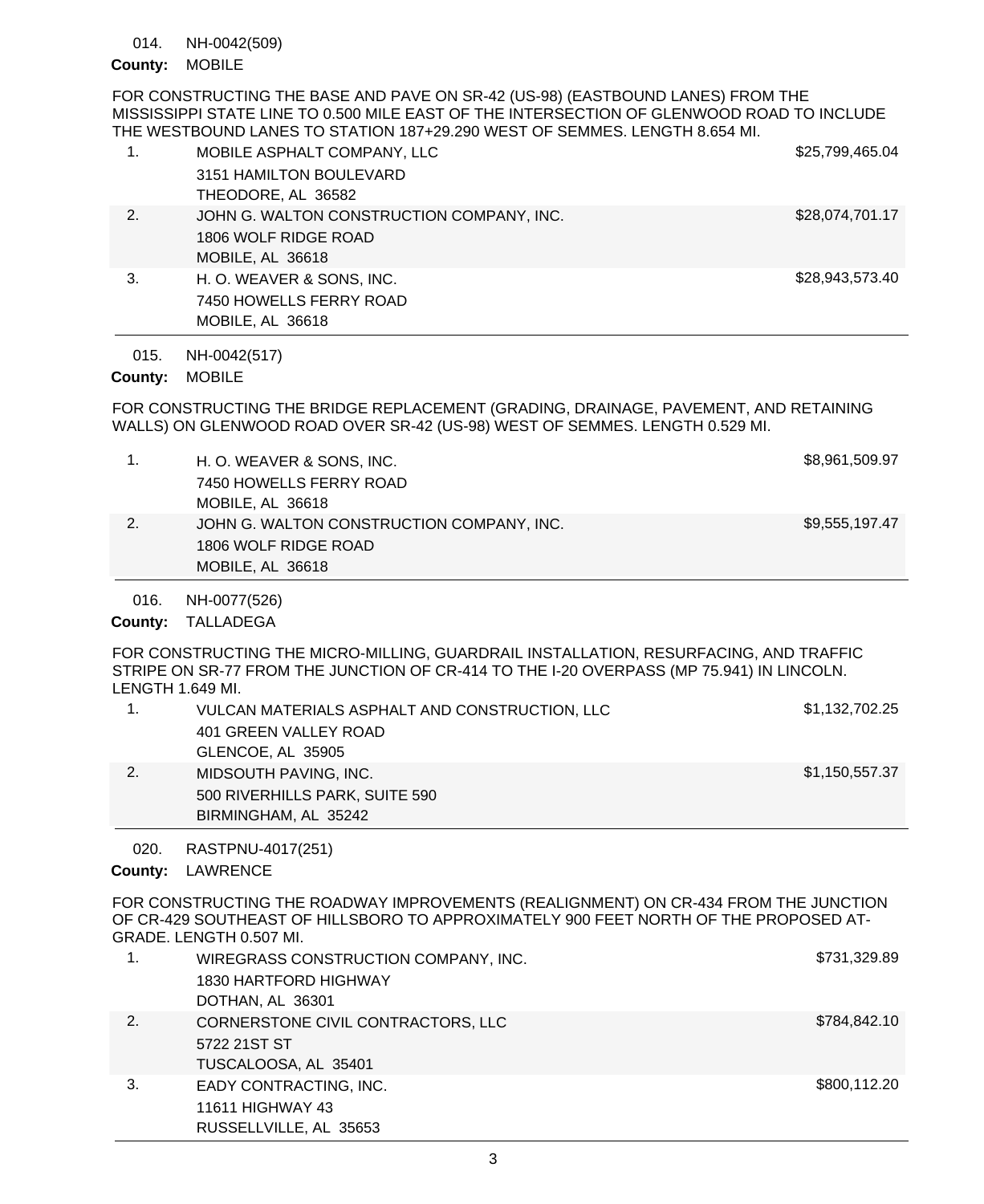#### RP-NH-CMAQ-0003(630), ATRP2-37-2021-109 022.

### County: JEFFERSON

FOR CONSTRUCTING THE RESURFACING, AUXILIARY LANES, RAMP IMPROVEMENTS, MEDIAN BARRIER RAIL INSTALLATION, AND BRIDGE RAIL RETROFITS (PARTIAL GRADING, DRAINAGE, PAVEMENT, TRAFFIC SIGNALS, AND TRAFFIC STRIPE) ON SR-3 (US-31) FROM THE JUNCTION OF BONITA DRIVE IN HOMEWOOD TO THE JUNCTION OF 2ND AVENUE NORTH IN BIRMINGHAM. LENGTH 2.493 MI.

| ABRAMSON, LLC           | \$16,507,972.67 |
|-------------------------|-----------------|
| 2608 COMMERCE BOULEVARD |                 |
| IRONDALE, AL 35210      |                 |

RP-STPAA-0227(506) 023.

### County: DEKALB

FOR CONSTRUCTING THE RESURFACING (SCRUB SEAL), GUARDRAIL REPLACEMENT, AND TRAFFIC STRIPE ON SR-227 FROM THE INTERSECTION OF SR-75 IN GERALDINE TO THE JUNCTION OF CR-400. LENGTH 5.440 MI.

|    | DOTHAN, AL 36301                     |                |
|----|--------------------------------------|----------------|
|    | 1830 HARTFORD HIGHWAY                |                |
| 2. | WIREGRASS CONSTRUCTION COMPANY, INC. | \$1,280,934.60 |
|    | GUNTERSVILLE, AL 35976-0000          |                |
|    | 692 CONVICT CAMP ROAD                |                |
|    | WHITAKER CONTRACTING CORPORATION     | \$1,169,557.77 |
|    |                                      |                |

STPAA-0010(555) 027.

County: **CRENSHAW** 

FOR CONSTRUCTING THE MICRO-MILLING, RESURFACING, AND TRAFFIC STRIPE ON SR-10 (US-29) FROM THE END OF THE FOUR LANE (MP 150.135) IN LUVERNE TO THE PIKE COUNTY LINE. LENGTH 6.876 MI.

|    | MIDSOUTH PAVING, INC.                | \$1,979,798.40 |
|----|--------------------------------------|----------------|
|    | 500 RIVERHILLS PARK, SUITE 590       |                |
|    | BIRMINGHAM, AL 35242                 |                |
| 2. | WIREGRASS CONSTRUCTION COMPANY, INC. | \$1,995,147.95 |
|    | 1830 HARTFORD HIGHWAY                |                |
|    | DOTHAN, AL 36301                     |                |

STPAA-0207(502) 029.

County: LAUDERDALE

FOR CONSTRUCTING THE MICRO-MILLING, RESURFACING, AND TRAFFIC STRIPE ON SR-207 FROM THE INTERSECTION OF SR-2 (US-72) IN ROGERSVILLE TO A POINT 0.160 MILE NORTH OF THE JUNCTION OF CR-55. LENGTH 1.604 MI.

# **\*\*\*\*\* WITHDRAWN FROM THE LETTING \*\*\*\*\***

STPAA-HSIP-0014(551) County: GREENE 032.

FOR CONSTRUCTING THE SAFETY WIDENING, MICRO-MILLING, RESURFACING, AND TRAFFIC STRIPE ON SR-14 FROM THE JUNCTION OF SR-13 TO THE HALE COUNTY LINE. LENGTH 4.467 MI.

| S. T. BUNN CONSTRUCTION COMPANY, INC. | \$2,432,554.61 |
|---------------------------------------|----------------|
| 611 HELEN KELLER BOULEVARD            |                |
| TUSCALOOSA, AL 35404                  |                |